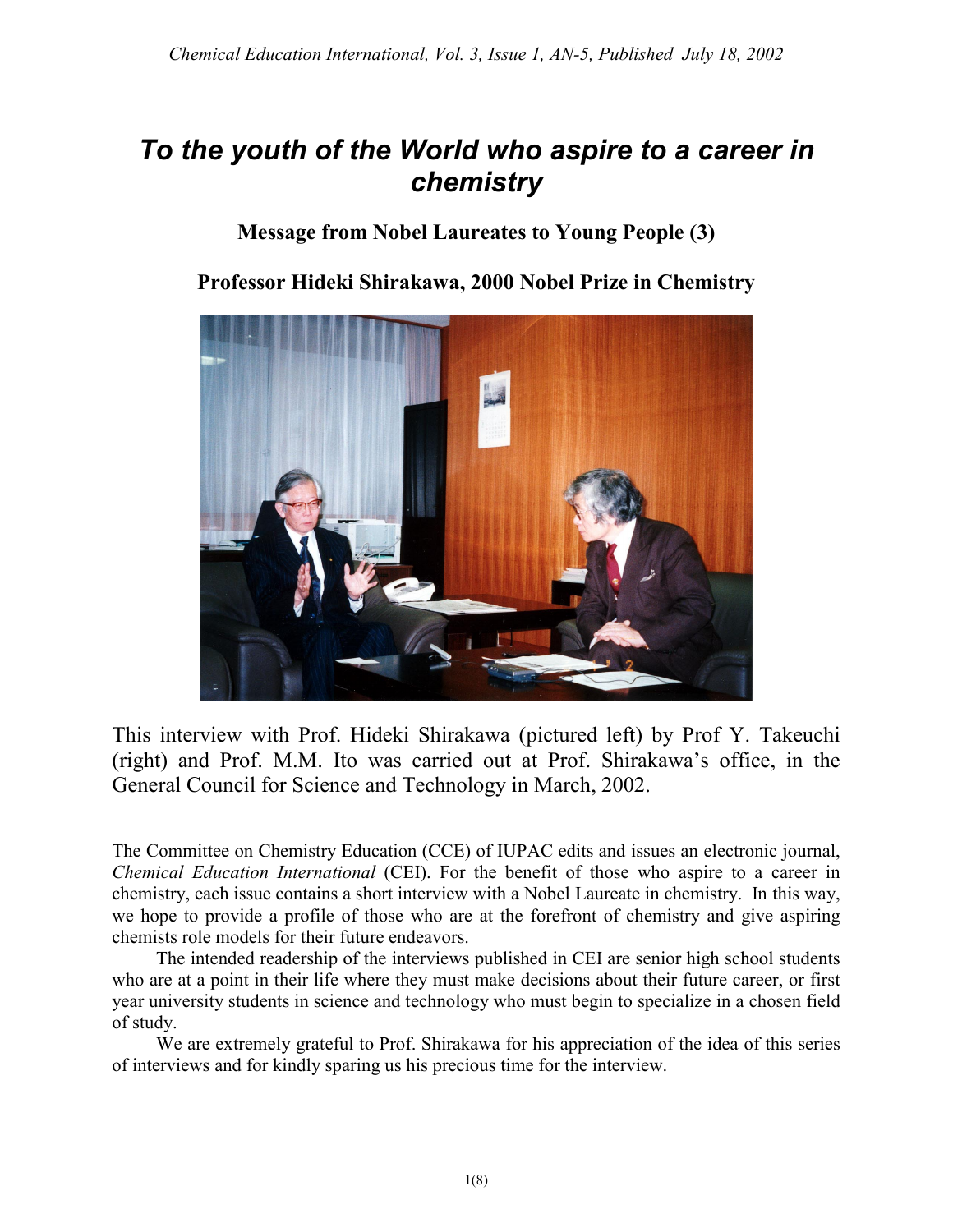(S): Prof. Hideki Shirakawa (CEI): Yoshito Takeuchi (Member, CCE), Masato M. Ito (Editor, CEI)

CEI: Professor Shirakawa, we would like to express our sincere thanks to you for sparing us your time for this interview. We understand that you are extremely busy.

The first thing we would like to ask you is how and when you became interested in science, and in chemistry in particular, and made up your mind to become a chemist.

S: I was asked much the same question several times when I received the Nobel Prize. In fact I have given several different replies, and now I feel that there is not a single definite answer. I have but a dim remembrance of those early days. When I was a junior high school student, I played outdoors most of the time; I collected insect specimens and gathered flowers and herbs. In a word, I was a boy who loved Nature. Perhaps, by having such a way of life, I gradually began to be impressed by the wonders of Nature. This feeling, to explore more deeply the wonders of Nature, must have been my motivation to become a scientist.

CEI: We learned from a newspaper article that you contributed an essay to a collection put together by students of your year in commemoration of your graduation from junior high school. In that essay you explained that your intention was to become a scientist, adding that your interest was in plastics. Does that mean that you were interested not only in Nature but also in technology?

S: Certainly, plastics are artificial and not a part of Nature. A combination of plastics and insects may seem a little unusual. However, plastic was a new invention which appeared when I was a child, and also it was very appealing. Most popular plastics at that time were polyvinyl chloride; nylon was also getting popular. My mother used to wrap my lunchbox with a Japanese wrapping cloth made of poly(vinyl chloride) (PVC) which was a popular item at that time. This Japanese wrapping cloth made of PVC was soft and flexible when warm, but it became stiff when the temperature dropped. When the lunchbox cooled down, the wrapping cloth tended to stiffen, keeping the shape of the lunch box. I thought it was rather clumsy and felt that there remained room for improvement of PVC.

CEI: Please tell us about the time when you were of senior high school age. Were you still able to indulge everyday in your love of Nature?

S: Well, there might have been some changes as compared with my junior high school days. I got involved in assembling a complete radio unit from its individual parts using just a soldering iron and a screw driver. It was a time when electronics engineering was developing rapidly, and the items I used underwent quantum changes; from the vacuum tube to the diode, and from there to the transistor. It was great fun. Throughout my junior and senior high school days, it can be said that I was interested in three fields: using today's vocabulary they were life sciences or biotechnology, polymer chemistry, and electronics. Perhaps I felt that I would be happy if I could major in one of these.

CEI: We wonder if, during your junior and senior high school days, there was a teacher who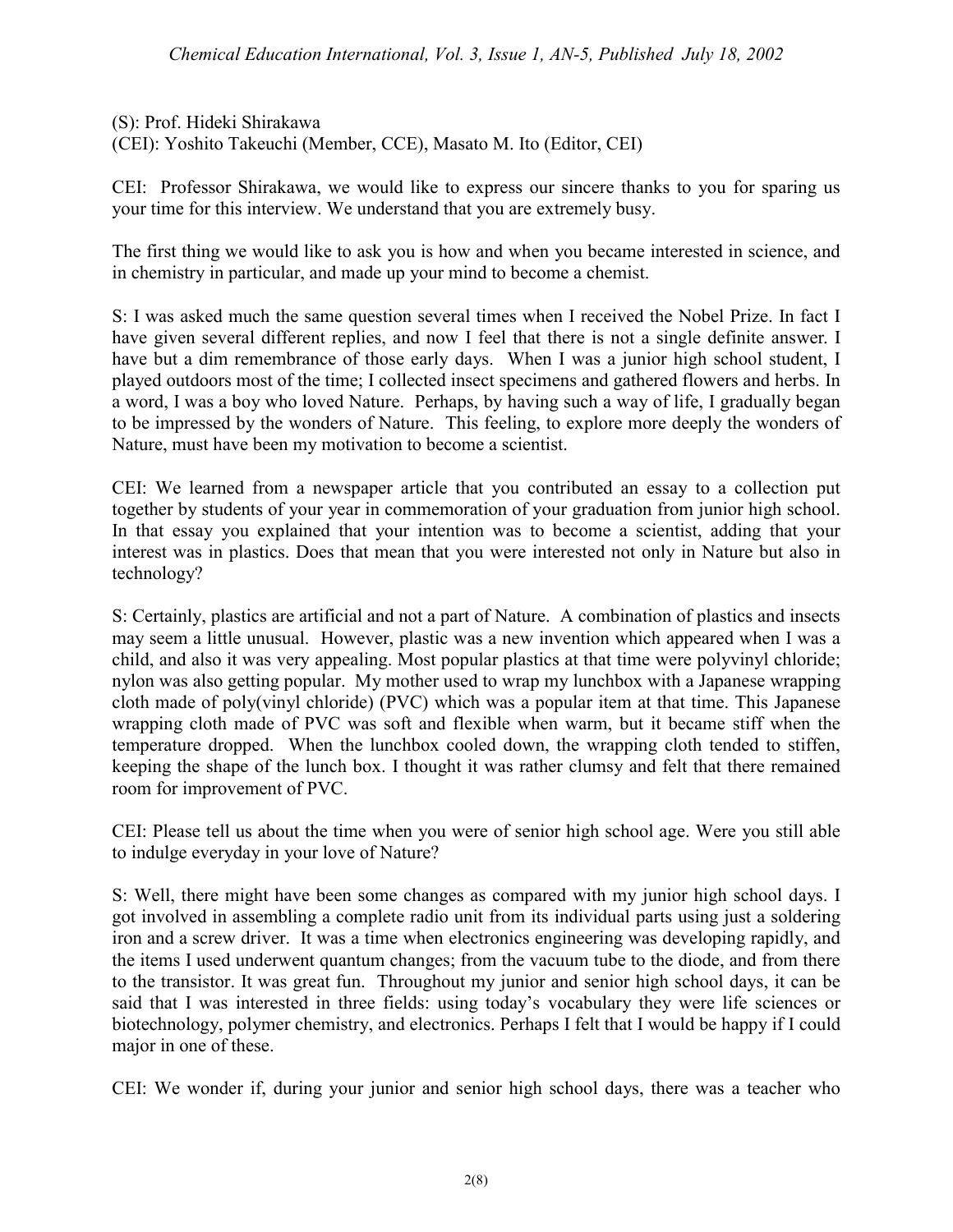## *Chemical Education International, Vol. 3, Issue 1, AN-5, Published July 18, 2002*

influenced you in your choice of science for your future career.

S: Yes indeed; a female teacher. She taught science, though she was not in charge of our class. I was a member of my school's Science Club, which was an extracurricular activity in which we could participate. The school was kind enough to open the science laboratory for the Club so that we could do many interesting experiments which were beyond the boundaries of the curriculum. My teacher sometimes invited us to her house and gave us interesting talks. I can say that she fostered my interest in science and in chemistry in particular.

CEI: Had you already made up your mind to major in polymer chemistry when you entered the university?

S: Not necessarily. I entered Tokyo Institute of Technology (TIT), which at that time had only one faculty, the Faculty of Science and Engineering. We did not belong to any single department when we entered the university. The rule was that, on entering third year, we were to choose a department that specialized in the research area we wished to study. There was no possibility left for me to be a biologist, so I had to choose from one of two remaining options: polymer science or electronics. Eventually I chose polymer science.

CEI: Prof. Shirakawa, would you tell us a little about your college life, including how you came to make the choice of doing research on polymer science?

S: Well, I was very happy when I entered the University now that I could study my favorite chemistry as much as I liked. At the same time my love of Nature, which stemmed back to my childhood, was growing, and in making up my mind to pursue mountaineering in earnest, I joined the University Mountaineering Club. This cost me a lot of money in travel expenses etc, so I did some tutoring to earn some money. The trouble was that this took up much of my time. Then, a friend of mine brought some good news. According to him, one of the professors who studied the physical properties of polymers was recruiting a laboratory assistant. I jumped at this possibility. I really needed the money, but this was not the only positive; even if I was only a mere assistant, it was really interesting for me to be able to do experiments at a research level.

CEI: What kind of experiments did you do as an assistant?

S: My employer was Dr. Ichitaro Uematsu who was at the time an instructor who belonged to the laboratory of Prof. Kisou Kanamaru, a physical chemist specializing in polymers. Dr. Uematsu was involved in measuring the physical properties of a solid material which was prepared from stereoregular polypropylene, which was newly prepared on trial by high temperature/high pressure molding. My job was to prepare specimens whose physical properties were to be measured.

CEI: How did you like the job?

S: The procedure itself was simple. I just measured out a certain amount of powdered polypropylene, put this into a medal molder, heated it up to a predetermined temperature and molded it by applying high pressure. It was stimulating, however, to be surrounded by many sophisticated pieces of apparatus in the laboratory. I liked the atmosphere of a research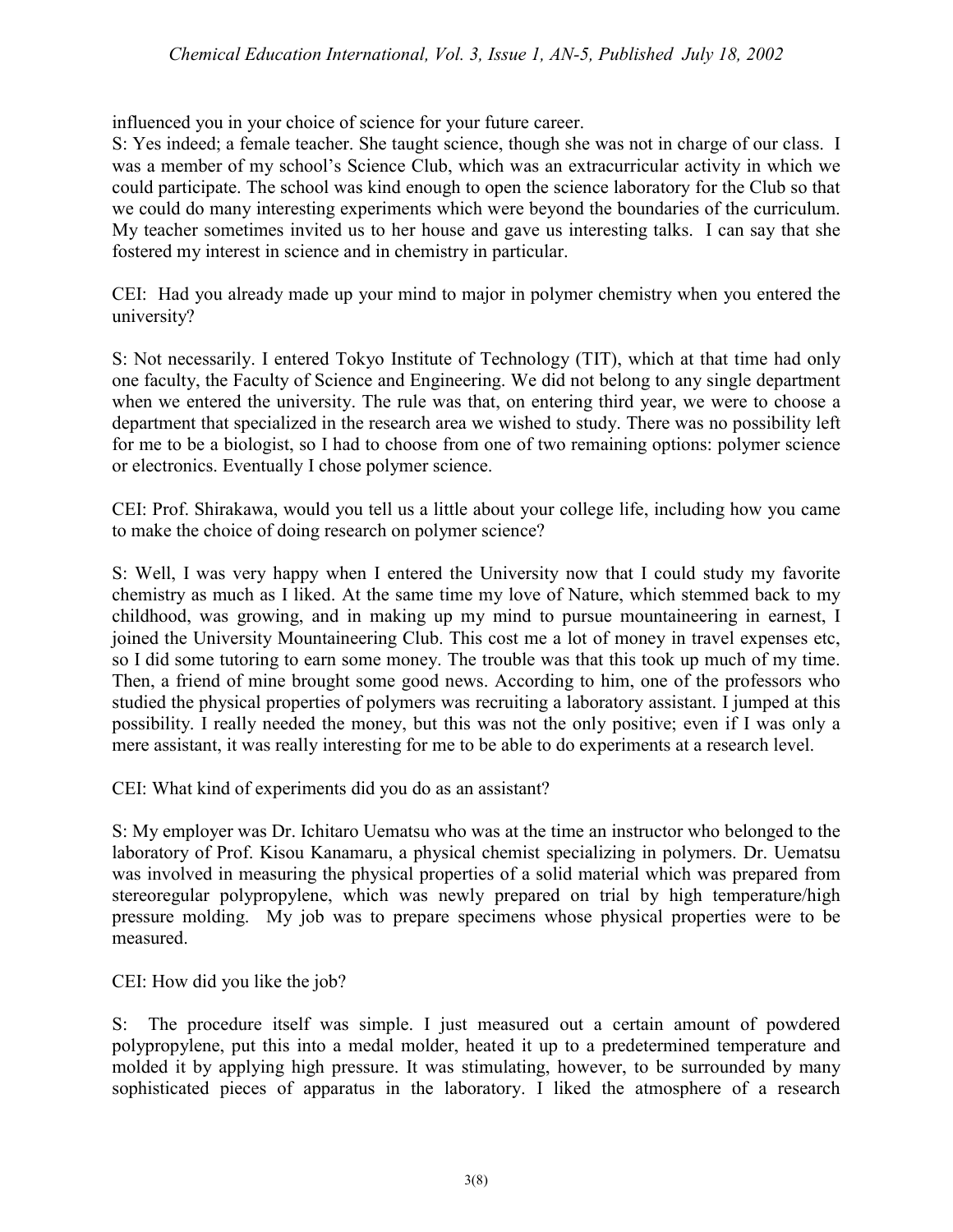laboratory, which was something that could not be experienced in the undergraduate student laboratories.

CEI: That experience was before you started your experiments for the graduation thesis?

S: Yes, indeed. At the latter stage of the  $3<sup>rd</sup>$  year, the largest concern for students was the choice of the professor who would supervise their studies for the graduation thesis. Soon after I entered TIT, I became interested in studying the synthesis of polymers, and I wanted to be supervised by a particular professor in this field, namely by Professor Shu Kambara. At that time there was a regulation that the maximum number of students that could be supervised in the graduation work by one professor should be six. Unfortunately more than six students applied for Prof. Kambara's laboratory. We students discussed, and decided that the selection should be made by tossing a coin. Regrettably enough, I was one who lost the contest.

CEI: Life is hard, indeed! How did you get over the problem?

S: Other laboratories specicalizing the synthesis of polymers had already filled their student quotas, and the only remaining possibility was to belong to Prof. Kanamaru's laboratory. Prof. Kanamaru was a physical chemist of polymers, and was well known as the most severe professor in the Department. There was no room for choice, and I became a member of the Kanamaru laboratory. By coincidence, Dr. Uematsu directly supervised me during the graduation study. At the beginning of my graduation study, it was difficult for me to get used to studying the physical properties of polymers, and sometimes I failed to find the motivation to study hard. But gradually I became interested in the physical chemistry of polymers and perhaps even began to appreciate it, at least to some extent.

CEI: So you completed your graduation study and then entered into the Graduate School. In Japan it is usual for a graduate student to be in the same laboratory where one completes the graduation study.

S: This was not the case with me. Although I did not realize the situation when I started my graduation study, Prof. Kanamaru was leaving TIT because of age limit regulations at the same time as I completed my graduation study. So if I wanted to enroll as a graduate student, I had to find another supervisor. Prof. Kanamaru seemed to understand the situation, and he also knew that I wanted to be a synthetic polymer chemist. One day Prof. Kanamaru advised me to call on Prof. Kambara to pay my respects, and I did so. Later it turned out that that visit was nothing but an interview as a part of the entrance examination for the Graduate School. So, from the following April I became a member of the Kambara Laboratory, and I was very happy to finally become a synthetic polymer chemist. One year in the physical chemistry laboratory may be regarded as a kind of diversion; however that single year studying the physical chemistry of polymers seemed to widen my scope in research. Success in the synthesis of a compound is not the end of the research. The structural study of synthesized polymers, for instance the relation between the structure of the polymer and its physical properties, would become a new target. Thus, this experience in physical chemistry would prove to be very useful later in my career, particularly when I was studying polyacetylene.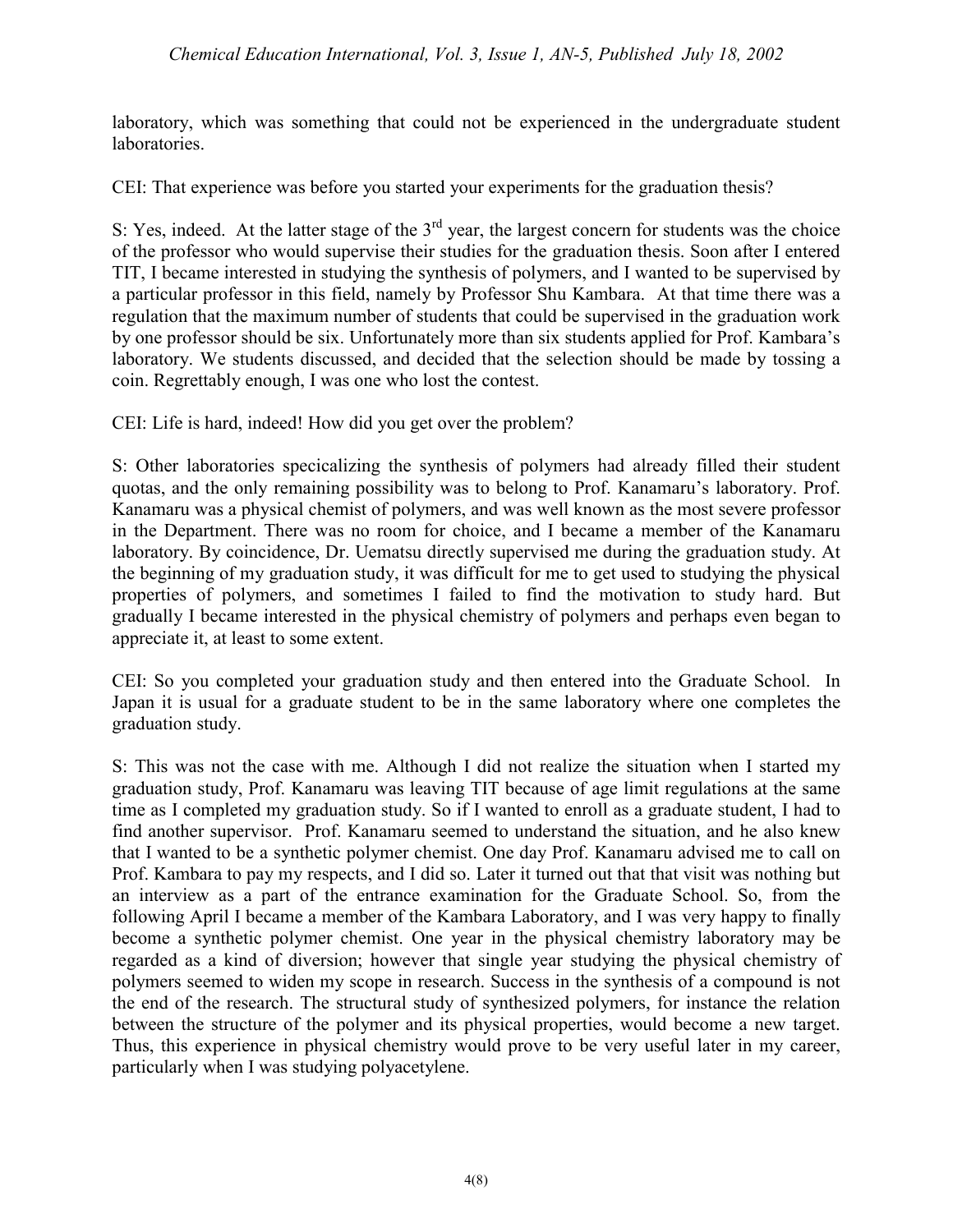CEI: Please proceed then to the crucial part; your progress starting from the beginning of your career to your ultimate success in being awarded the Nobel Prize.

S: The theme of my research was to clarify the mechanism of the reaction of polymerization of acetylene to polyacetylene. The polymerization reactions are sometimes tricky. A minor difference in reaction conditions sometimes produces a considerably different product. The reaction requires the use of a catalyst, and so we employed a catalyst called a Ziegler-Natta catalyst,  $Ti(OC<sub>4</sub>H<sub>9</sub>)<sub>4</sub> - Al(C<sub>2</sub>H<sub>5</sub>)<sub>3</sub>$ .

CEI: It was said that you employed too much catalyst. Was this the case? This episode is rather popular and has been quoted in many articles.

S: This actually happened to one of my research associates who wanted to gain some experience in the synthesis of polyacetylene. I taught him the procedure, but by mistake he used too much catalyst. The required concentration of the catalyst is normally in the order of mmol/liter, but he used the catalyst in a concentration as high as mol/liter; 1000 times more concentrated! Previously we obtained only a pulverulent body. That time we obtained a film. We guessed that the reaction took place too rapidly and made a film on the surface of the catalyst solution because the quantity of the catalyst was excessive. Anyway, a black film was obtained.

CEI: Serendipity has often been referred to in connection with your discovery. When you saw the film for the first time, did some anticipation of a great discovery flash through your mind?

S: No, not at all. At least not at that time. I vividly remember, however, that obtaining the film pleased me very much because I realized that now I could determine the infrared spectra of the polymer. At that time we were investigating the mechanism of the polymerization reaction of acetylene, and I wanted to examine the structure of the double bond in the polymer. In polyacetylenes, the single bond and the double bond (note: originally triple bond) are linked alternatively in the polyacetylene. There are two ways of linking two double bonds: as the s*trans* conformation and in the s-*cis* confirmation. In order to know which form is involved, determination can be made of the infrared spectrum of the polymer as a thin film. So far, we had failed to obtain a good film. So we shouted with excitement at this breakthrough in our research. We were a bit worried because the film was too black. We laminated the film and determined its infrared spectrum. There was no problem and we could measure the spectrum. Since the spectrum looked rather simple, I intended to make a full theoretical interpretation of all absorptions.



CEI: It is rather surprising to hear the story. To a polymer chemist such a theoretical problem of physical chemistry must have been rather tough.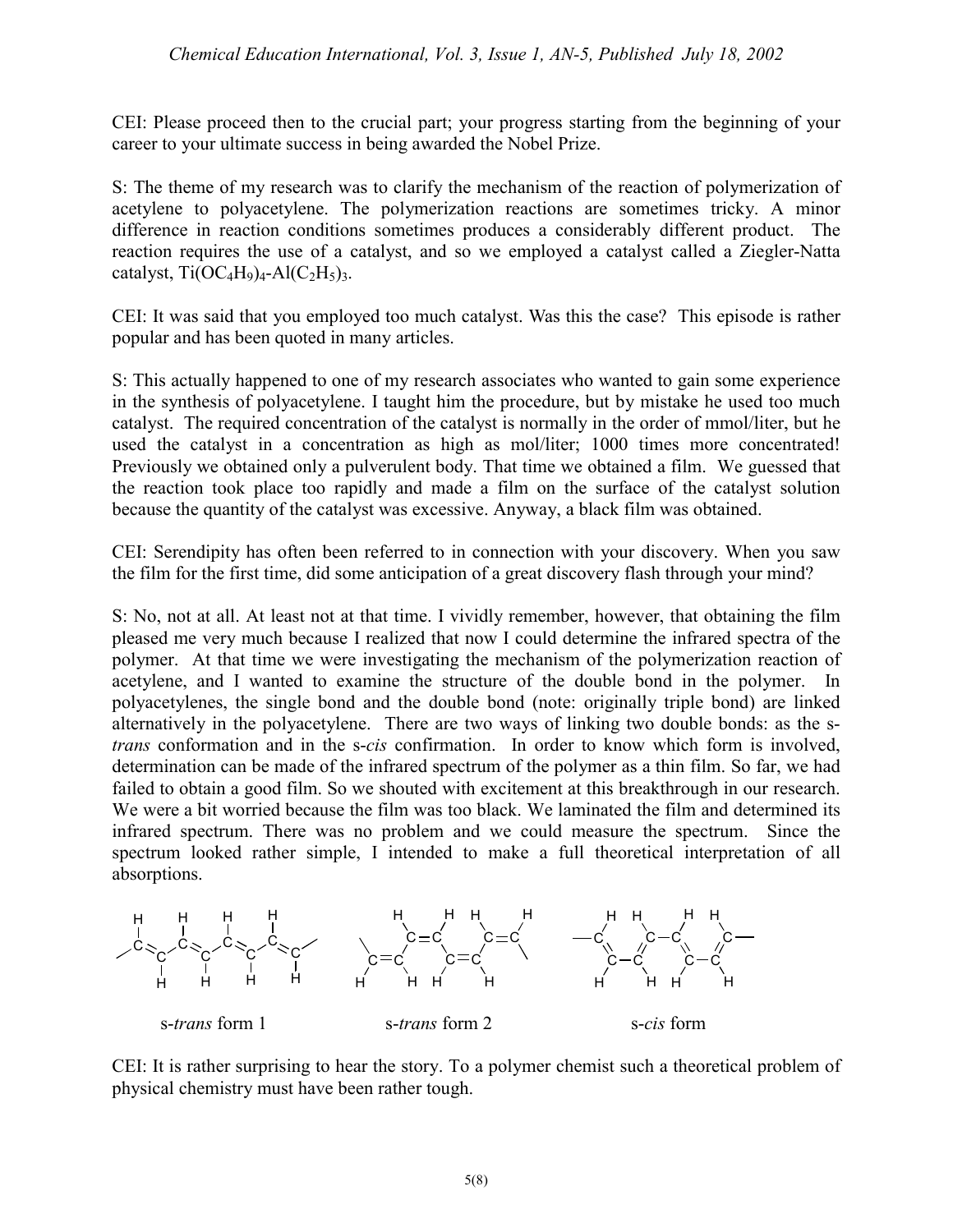S: Perhaps I am the kind of person who would never be satisfied unless I tried something thoroughly by myself. In addition, I had some previous experience. During the preparation of the thesis for my Ph. D., it became necessary to analyze the infrared spectra of compounds I had prepared in order to elucidate their structure. Accompanied by Dr. Noboru Yamazaki, an instructor at that time (now he is Professor Emeritus, Tokyo Institute of Technology), I visited Prof. Takehiko Shimanouchi at the Department of Chemistry, Faculty of Science, the University of Tokyo, a leading scientist in the field of infrared spectroscopy. Prof. Shimanouchi kindly taught me the technique of vibration spectroscopy and I could see for myself how interesting this methodology would be to use.

I thought I should try by myself to carry out a full theoretical interpretation of all absorptions, given that I did have some experience in the area. I had to write a computer program necessary for the calculations. It took many, many days. It seems that in those days I had more time for research as I was an instructor and had fewer responsibilities in relation to teaching and administration. Thankfully, I was successful in being able to interpret theoretically all the absorptions. Later, Prof. Mitsuo Tasumi, Prof. Shimanouchi's successor and a leading scientist in infrared spectroscopy, praised me, saying "you have done a good job!"

CEI: How does the story go after that?

S: Now that it was a much easier task to prepare a thin film and determine its infrared spectrum, we polymerized acetylenes in which deuterium or C-13 isotope were incorporated. By repeating measurements and analyses, we found that in this polymerization reaction, the triple bond in acetylene was cleaved to form a *cis*-double bond in the polymer.

CEI: Could you feel something that would foretell your subsequent great discovery?

S: Well, at that time I rather simply thought that I could finish that research successfully now that the structure of the polymers was elucidated. If I think back to those days, I could say that my goal was to attempt to expand the scope of the research.

CEI: What did these attempts include?

S: These were not necessarily unusual in their approach. It seemed interesting to me, and probably to other chemists, to attempt to add chlorine and bromine to the double bond of the polymers. We thought that if we could eliminate the hydrogen halide by heating, we would be able to obtain graphite since the remaining structure should be carbon only. Regrettably, that attempt was not successful.

We measured infrared spectra of the reaction product between the polymer and the halogen. To our surprise, no signal was observed because there was very intense absorption in all the regions measured. (note : Virtually no infrared light transmitted through the film. It should be pointed out that infrared light does not transmit through a metallic film.) Anticipating that the film might have some electric conductivity, we checked this property with the aid of a small hand-held voltmeter to measure resistance. The needle did not move at all. With the benefit of hindsight, I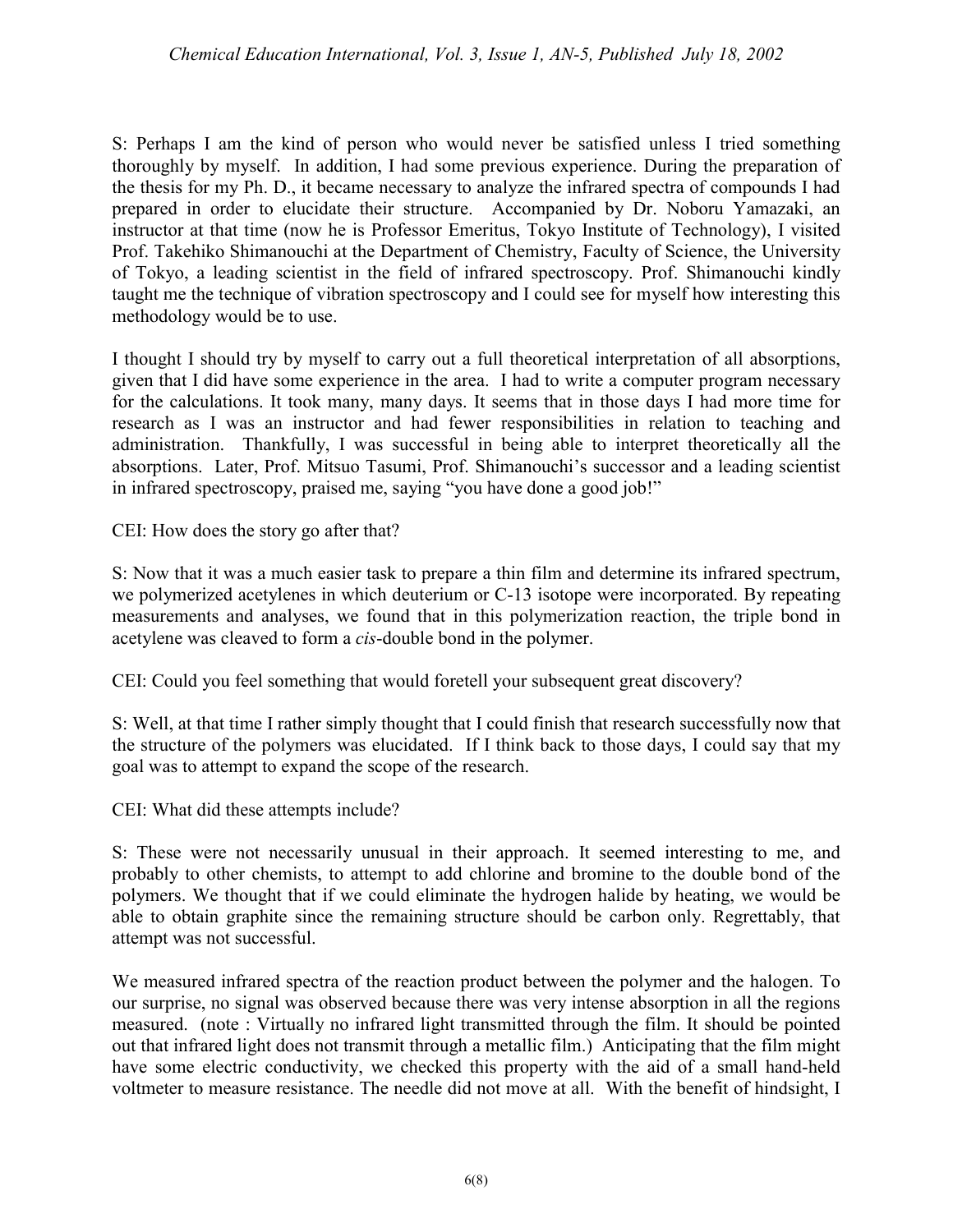should have used a much more sensitive instrument capable of measuring electric resistance in the order of a gigaohm.

There was another problem. Three absorption signals could not be interpreted properly when we measured the infrared spectrum of the product. Later we learned about the effect of doping, and it became possible to interpret the three signals; which were due to the carbocation (positive ion of carbon generated from polyacetylene by removal of an electron) formed by the addition of bromine. It was possible to clarify the origin of the electrical conductivity in this way.

CEI: Did you go to United States around that time?

S: Yes, it was at that time that I went to the United States I thought at that time that we had come to the end of the investigation, and so it would be timely and stimulating to go, when I received an invitation from there. When I arrived at the University of Pennsylvania, I explained to Professors MacDiarmid and Heeger the story to that point in time. They suggested we should try to measure the electric resistance of the film while exposing it to a halogen vapor. Upon attempting this, to our surprise, the needle underwent a large deflection.

Why was I able to obtain a very good result in the long run? Perhaps it is because I always try keeping to and concentrating on the one thing. The basis of my research has always been the elucidation of the reaction mechanism of polymerization. The discovery of conducting polyacetylene may be regarded as a logical outcome of long-term perseverance with this research.

CEI: Thank you very much for your very interesting and stimulating talk.

Finally, may we ask you to offer a word or two to young people all over the world who are interested in chemistry?

S: I simply hope that they will hold communion with Nature, and will love Nature. Everything will begin from this love of Nature. Recently, "virtual" things have become very popular. I believe, however, that opportunities to touch real materials for yourself are very important. These objects should not necessarily be limited to specific materials. Living things, as well as machines and electronic circuitry, all of these, are things to be touched by your own hands.

CEI: Thank you very much indeed.

## **Information:**

Alan Heeger, Alan MacDiarmid, and Hideki Shirakawa were awarded the Nobel Prize in Chemistry in 2000 for showing how plastic can be made to conduct electric current. This surprising discovery has radically altered our view of plastic as a material. Conductive polymers today constitute a growing research field of great significance to chemists and physicists alike.

Professor Shirakawa was a faculty member of Institute of Materials Science, University of Tsukuba for more than 20 years. He explored an unprecedented new area of polymer science by transforming an insulating polyacetylene to an electrically conducting one. This achievement was often said to be triggered by a mistake when he was a research associate in the Chemical